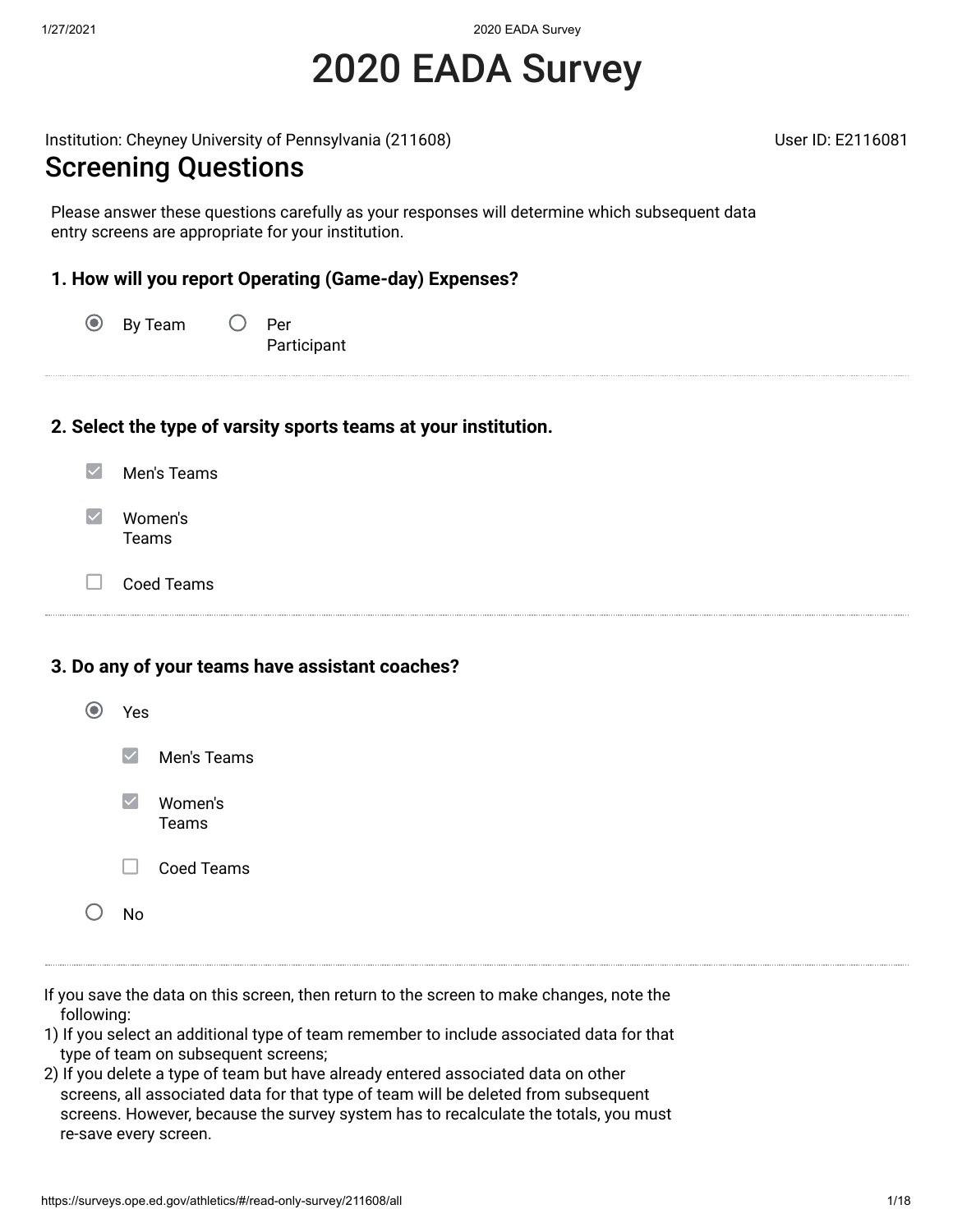# Sports Selection - Men's and Women's Teams

Select the varsity sports teams at your institution.

| <b>Sport</b>                                                 | Men's  | <b>Women's Sport</b> |                                     | Men's                | <b>Women's</b>       |
|--------------------------------------------------------------|--------|----------------------|-------------------------------------|----------------------|----------------------|
|                                                              |        |                      |                                     |                      |                      |
| Archery                                                      | H      | $\Box$               | Badminton                           |                      |                      |
| Baseball                                                     |        |                      | Basketball                          | $\blacktriangledown$ | $\blacktriangledown$ |
| <b>Beach Volleyball</b>                                      | □      | $\Box$               | Bowling                             |                      |                      |
| <b>Cross Country</b>                                         |        | $\Box$               | Diving                              |                      |                      |
| Equestrian                                                   | $\Box$ | □                    | Fencing                             |                      |                      |
| Field Hockey                                                 |        | $\Box$               | Football                            |                      |                      |
| Golf                                                         | $\Box$ | $\Box$               | Gymnastics                          |                      |                      |
| Ice Hockey                                                   |        | $\Box$               | Lacrosse                            |                      |                      |
| Rifle                                                        |        | $\Box$               | Rodeo                               |                      |                      |
| Rowing                                                       |        | $\Box$               | Sailing                             |                      |                      |
| Skiing                                                       |        | $\Box$               | Soccer                              |                      |                      |
| Softball                                                     |        | $\Box$               | Squash                              |                      |                      |
| Swimming                                                     |        | $\Box$               | Swimming and<br>Diving (combined)   |                      |                      |
| Synchronized<br>Swimming                                     |        |                      | <b>Table Tennis</b>                 |                      |                      |
| <b>Team Handball</b>                                         | ப      | $\mathbf{L}$         | Tennis                              |                      |                      |
| <b>Track and Field</b><br>(Indoor)                           |        | H                    | <b>Track and Field</b><br>(Outdoor) |                      |                      |
| <b>Track and Field</b><br>and Cross<br>Country<br>(combined) | ப      | □                    | Volleyball                          |                      | $\blacktriangledown$ |
| <b>Water Polo</b>                                            |        | ⊔                    | <b>Weight Lifting</b>               |                      |                      |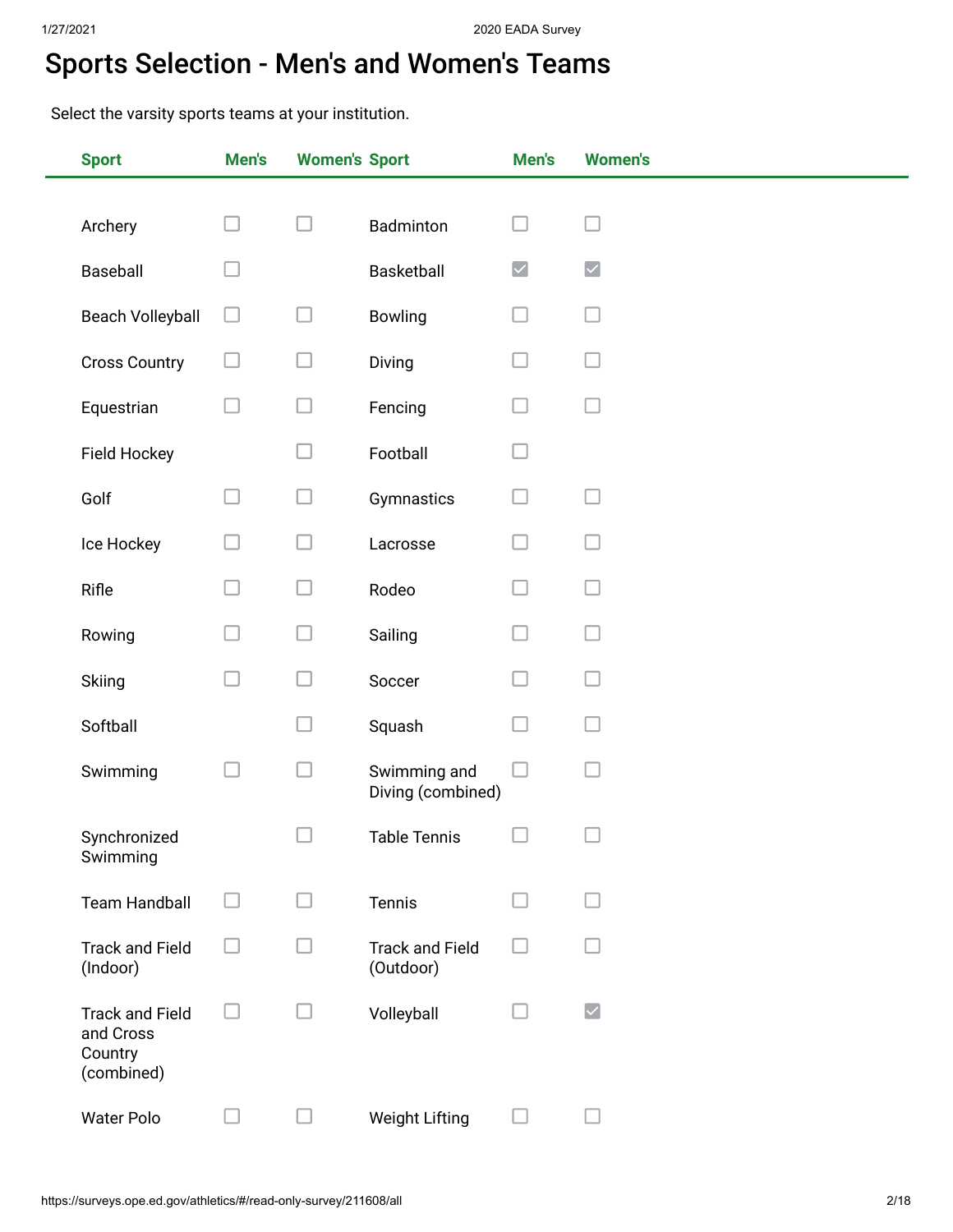| Wrestling |  |
|-----------|--|
|-----------|--|

 $\Box$  Other Sports П **(Specify sports in the caveat box.)\***

#### **Caveat:**

The caveat on this screen is for internal use and does not appear on the EADA Dissemination Website (public site). If you want information to appear on the public site, enter it on the Athletic Participation screen.

**\*** If you indicated in the caveat box that your other sports are Dancing and/or Cheerleading, please specify in the caveat box that these are competitive varsity teams (i.e., not pep squads).

If you save the data on this screen, then return to the screen to make changes, note the following:

- 1) If you select an additional team remember to include associated data for that sport on subsequent screens;
- 2) If you delete a sport but have already entered associated data on other screens, all associated data for that sport will be deleted from subsequent screens. However, because the survey system has to recalculate the totals, you must re-save every screen.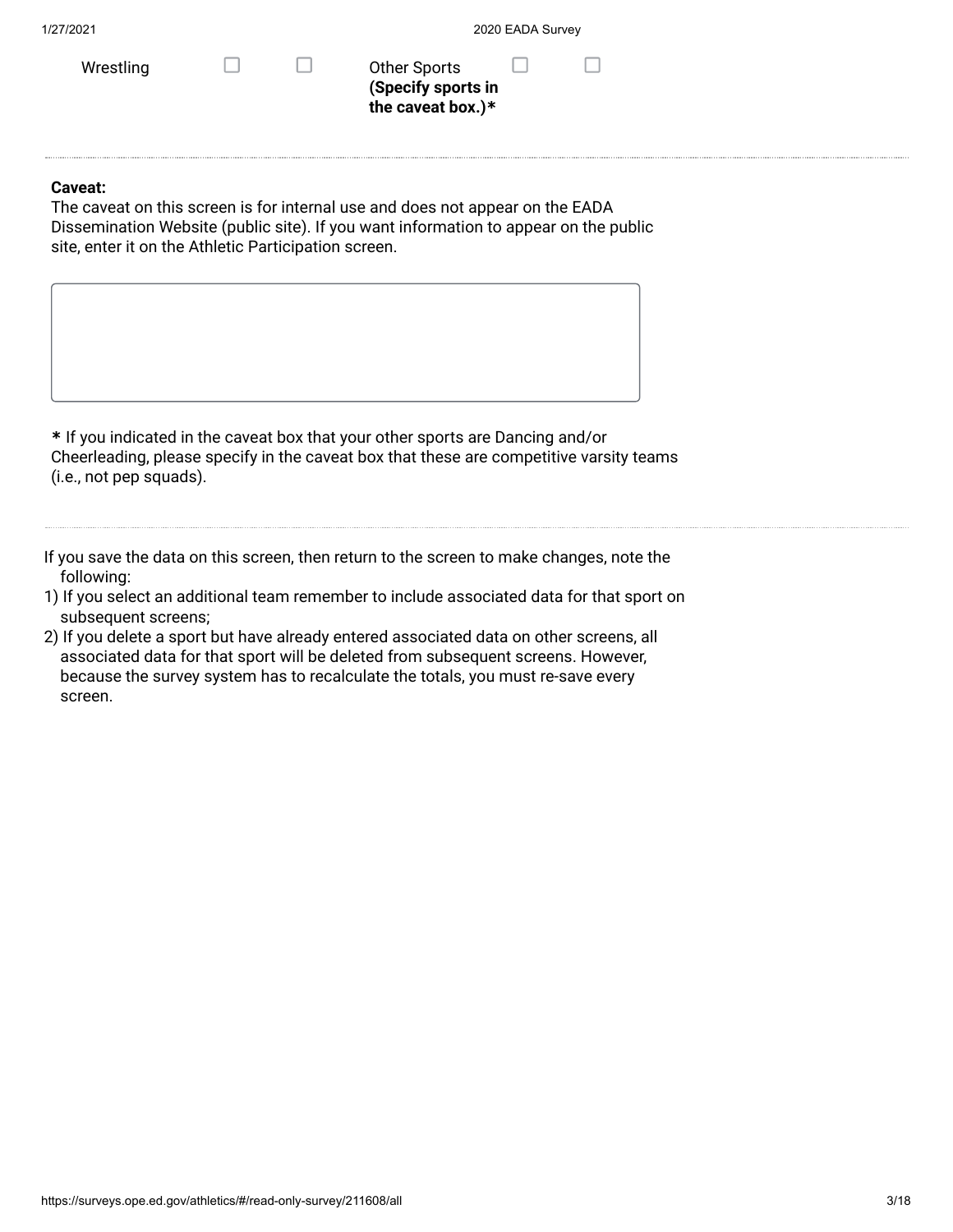# Athletics Participation - Men's and Women's Teams

Enter the number of participants as of the day of the first scheduled contest.

| <b>Varsity Teams</b>                                                                                                                                                          | <b>Men's Teams</b> | <b>Women's Teams</b> |
|-------------------------------------------------------------------------------------------------------------------------------------------------------------------------------|--------------------|----------------------|
| <b>Basketball</b>                                                                                                                                                             | 17                 | 11                   |
| Volleyball                                                                                                                                                                    |                    | 13                   |
| <b>Total Participants Men's and Women's Teams</b>                                                                                                                             | 17                 | 24                   |
| <b>Unduplicated Count of Participants</b><br>(This is a head count. If an individual<br>participates on more than one team, count that<br>individual only once on this line.) | 17                 | 21                   |

#### CAVEAT

(For each men's or women's team that includes opposite sex participants, specify the number of male and the number of female students on that team in this caveat box. This does not apply for coed teams. Additionally, provide any other clarifying information here.)



If you save the data on this screen, then return to the screen to make changes, please note you must re-save every screen because the survey system has to recalculate the totals.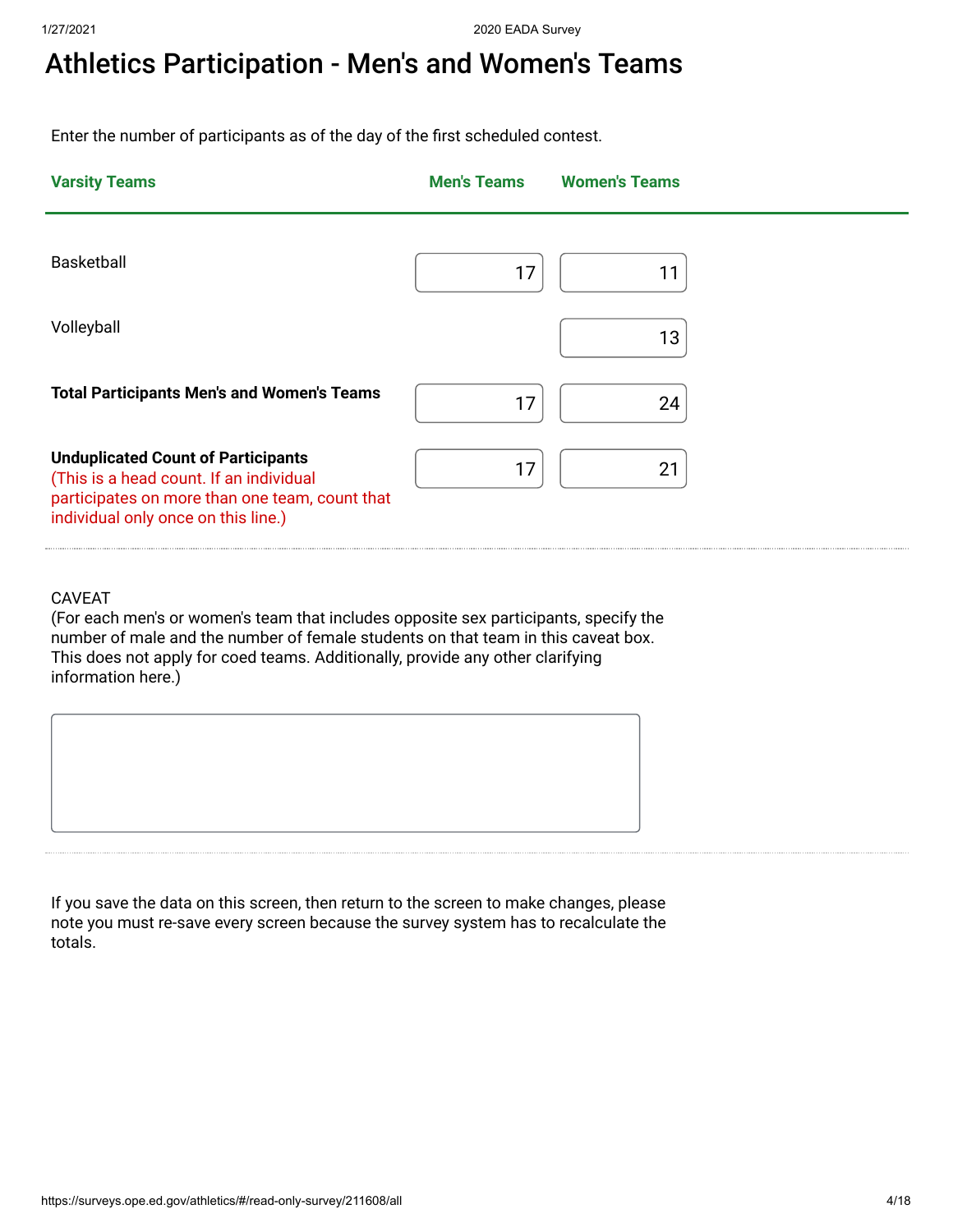### Head Coaches - Men's Teams

For each men's team, indicate whether the head coach is male or female, was assigned to the team on a full-time or part-time basis, and whether the coach was employed by the institution on a full-time basis or on a part-time or volunteer basis, by entering a 1 in the appropriate field.

The Swimming and Diving (combined) fields allow up to 2 head coaches. The Track and Field and Cross Country (combined) fields allow up to 3.

|                                              | <b>Male Head Coaches</b>                                                                                                                                                                                                                                | <b>Female Head Coaches</b>                                                                                                                                                                                                                                |   |
|----------------------------------------------|---------------------------------------------------------------------------------------------------------------------------------------------------------------------------------------------------------------------------------------------------------|-----------------------------------------------------------------------------------------------------------------------------------------------------------------------------------------------------------------------------------------------------------|---|
| <b>Varsity</b><br><b>Teams</b>               | <b>Assigned Assigned</b><br>Part-<br>to Team to Team<br>Time<br>Full-<br>Institution on a<br>on a<br>on a<br>Full-<br>Employee<br><b>Time</b><br>Part-<br>Institution<br>Time<br>Time<br>or<br>Employee Volunteer Basis<br><b>Basis</b><br><b>Basis</b> | <b>Assigned Assigned</b><br>Part-<br>to Team to Team<br><b>Time</b><br><b>Institution Total</b><br>Full-<br>on a<br>Full- Part-<br>Employee Head<br>Time<br>Institution<br>Coaches<br>Time<br>Time<br>$\mathsf{or}$<br>Employee Volunteer<br><b>Basis</b> |   |
| Basketball                                   | 0<br>$\overline{0}$                                                                                                                                                                                                                                     | 0<br>0<br>0<br>$\overline{0}$                                                                                                                                                                                                                             |   |
| Coaching<br><b>Position</b><br><b>Totals</b> | 1<br>0<br>1<br>$\mathbf 0$                                                                                                                                                                                                                              | $\pmb{0}$<br>$\mathbf 0$<br>0<br>$\mathbf 0$                                                                                                                                                                                                              | 1 |
| <b>CAVEAT</b>                                |                                                                                                                                                                                                                                                         |                                                                                                                                                                                                                                                           |   |
|                                              |                                                                                                                                                                                                                                                         |                                                                                                                                                                                                                                                           |   |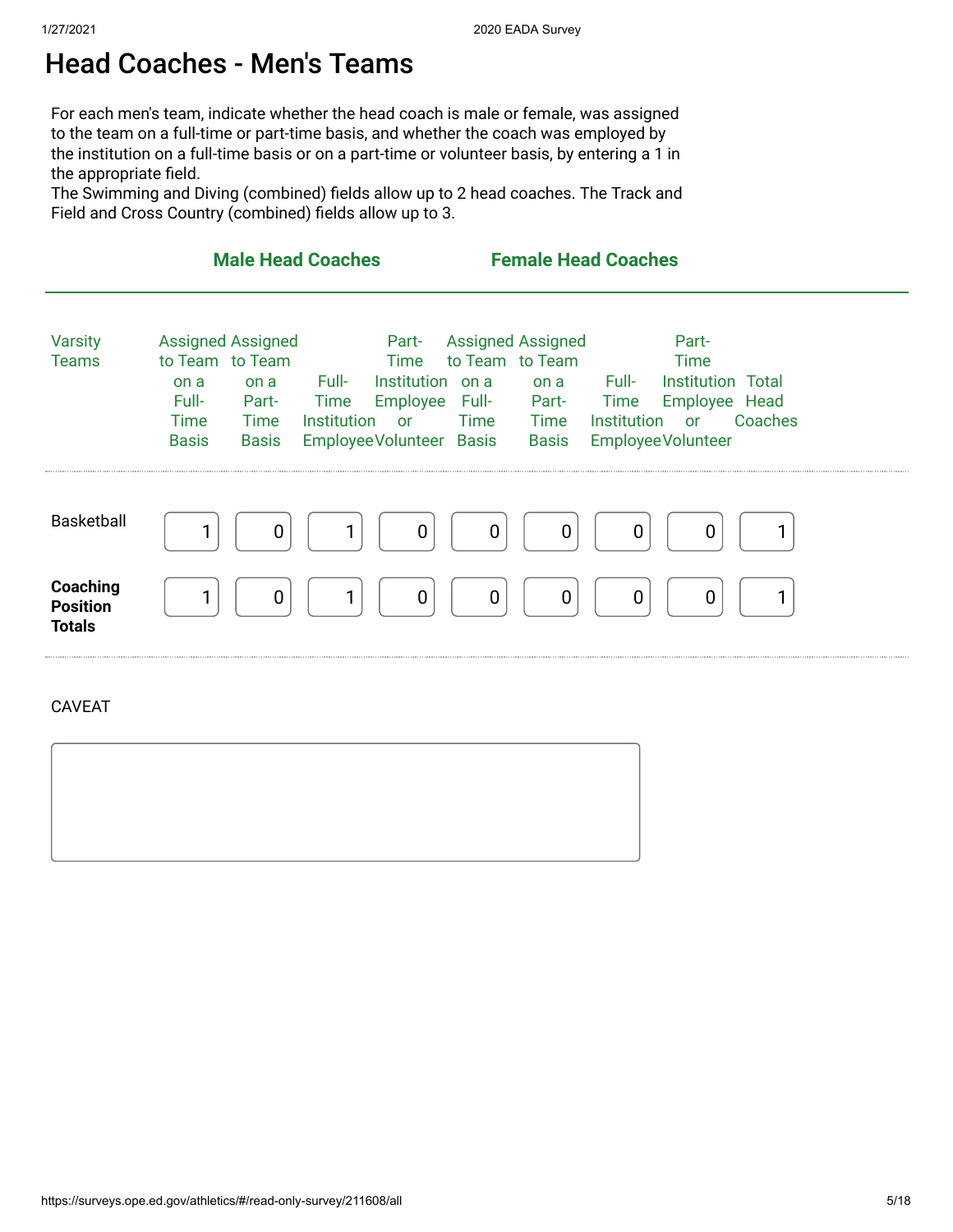### Head Coaches - Women's Teams

For each women's team, indicate whether the head coach is male or female, was assigned to the team on a full-time or part-time basis, and whether the coach was employed by the institution on a full-time basis or on a part-time or volunteer basis, by entering a 1 in the appropriate field.

The Swimming and Diving (combined) fields allow up to 2 head coaches. The Track and Field and Cross Country (combined) fields allow up to 3.

|                                              | <b>Male Head Coaches</b>                                                                                                             |                                                                                                                   | <b>Female Head Coaches</b>                                                                                             |                                                                                                                         |
|----------------------------------------------|--------------------------------------------------------------------------------------------------------------------------------------|-------------------------------------------------------------------------------------------------------------------|------------------------------------------------------------------------------------------------------------------------|-------------------------------------------------------------------------------------------------------------------------|
| <b>Varsity</b><br><b>Teams</b>               | <b>Assigned Assigned</b><br>to Team to Team<br>on a<br>on a<br>Full-<br>Part-<br><b>Time</b><br>Time<br><b>Basis</b><br><b>Basis</b> | Part-<br>Time<br>Institution on a<br>Full-<br><b>Time</b><br>Institution<br><b>or</b><br>Employee Volunteer Basis | <b>Assigned Assigned</b><br>to Team to Team<br>on a Full-<br>Employee Full- Part- Time<br>Time<br>Time<br><b>Basis</b> | Part-<br><b>Time</b><br><b>Institution Total</b><br>Employee Head<br>Institution<br>Coaches<br>or<br>Employee Volunteer |
| Basketball                                   | 0                                                                                                                                    | 0                                                                                                                 | 1                                                                                                                      |                                                                                                                         |
| Volleyball                                   |                                                                                                                                      |                                                                                                                   | 1                                                                                                                      | 1                                                                                                                       |
| Coaching<br><b>Position</b><br><b>Totals</b> | $\overline{0}$<br>0                                                                                                                  | 0<br>$\mathbf 0$                                                                                                  | $\overline{2}$<br>0                                                                                                    | $\overline{2}$<br>$\overline{2}$<br>0                                                                                   |

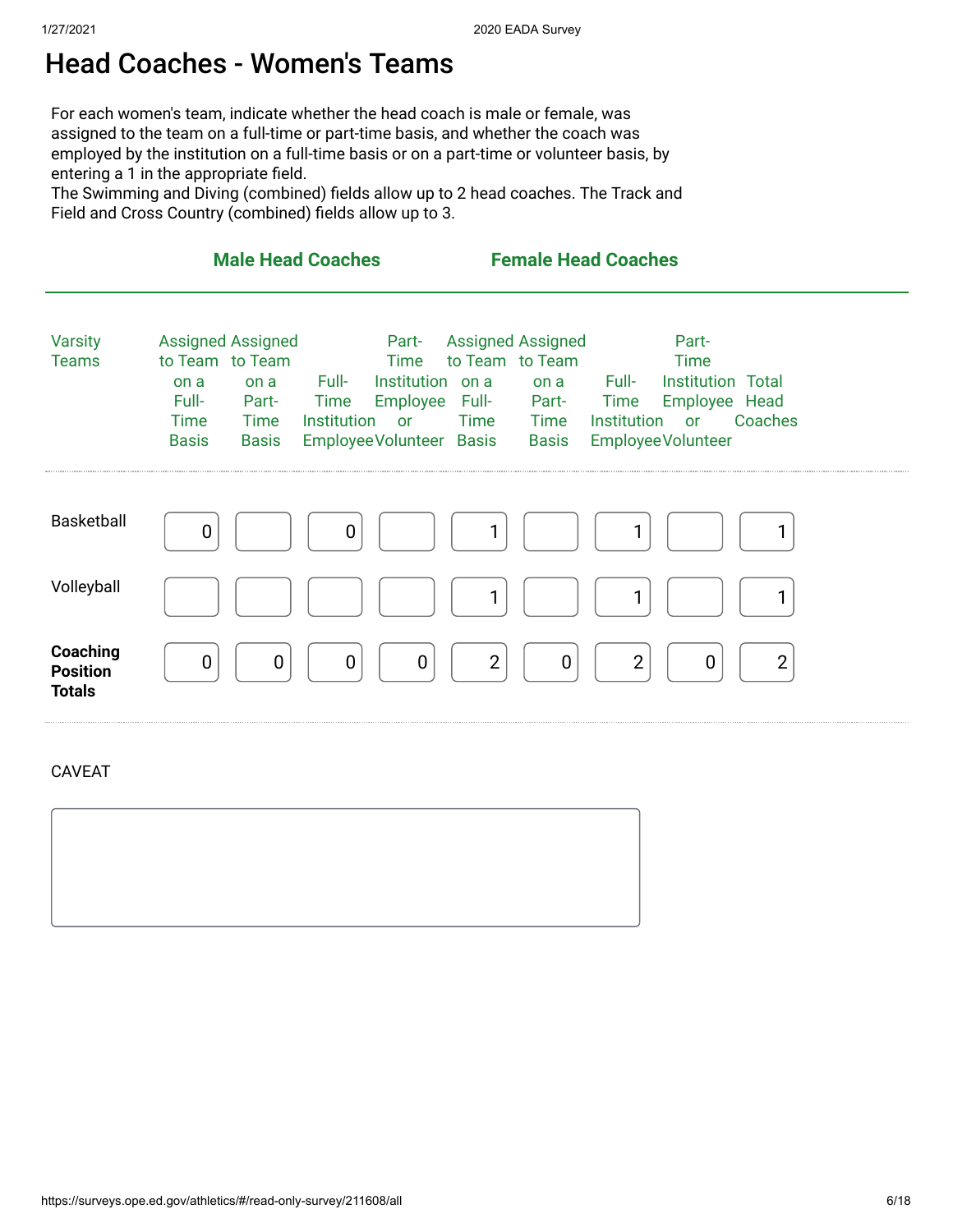# Head Coaches' Salaries - Men's and Women's Teams

Enter only salaries and bonuses that your institution pays head coaches as compensation for coaching. Do not include benefits on this screen. Do not include volunteer coaches in calculating the average salary and the Full-Time Equivalent (FTE) Total.

For help calculating the FTE total click on the Instructions link on this screen.

| <b>Men's Teams</b> | <b>Women's</b><br><b>Teams</b> |
|--------------------|--------------------------------|
|                    |                                |

| Average Annual Institutional Salary per Head Coaching<br><b>Position</b><br>(for coaching duties only)               | 58,275<br>47,444 |
|----------------------------------------------------------------------------------------------------------------------|------------------|
| Number of Head Coaching Positions Used to Calculate<br>the Average                                                   |                  |
| Number of Volunteer Head Coaching Positions<br>(Do not include these coaches in your salary or FTE<br>calculations.) | 0                |
| Average Annual Institutional Salary per Full-time<br>equivalent (FTE)                                                | 47,444<br>58,275 |
| Sum of Full-Time Equivalent (FTE) Positions Used to<br>Calculate the Average                                         | 2.00<br>1.00     |

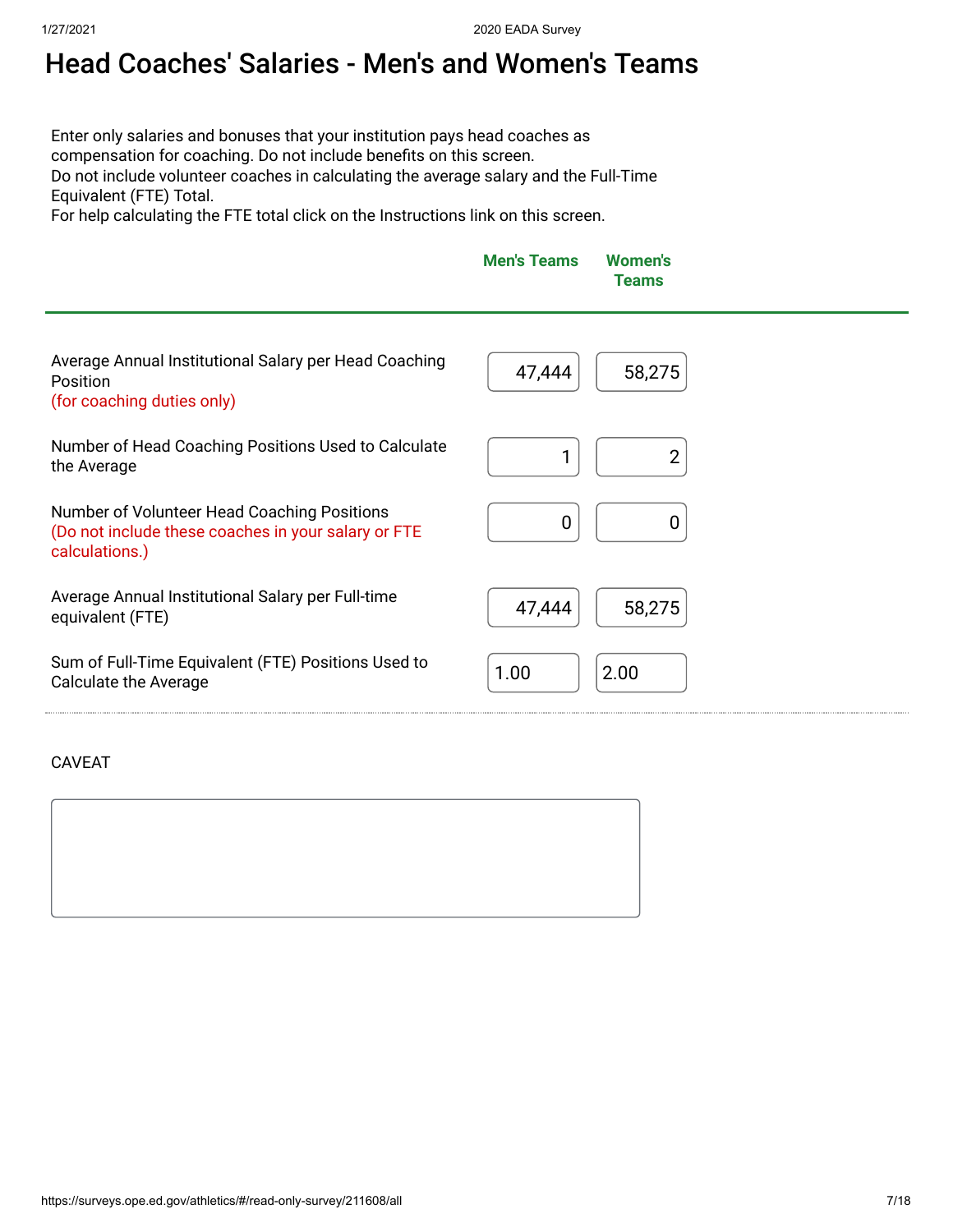### Assistant Coaches - Men's Teams

For each men's team, indicate whether the assistant coach is male or female, was assigned to the team on a full-time or part-time basis, and whether the coach was employed by the institution on a full-time basis or on a part-time or volunteer basis, by entering a 1 in the appropriate field.

|                                       | <b>Male Assistant Coaches</b>                                                                                                                                                                     | <b>Female Assistant Coaches</b>                                                                                                                                                                                                                         |                                      |
|---------------------------------------|---------------------------------------------------------------------------------------------------------------------------------------------------------------------------------------------------|---------------------------------------------------------------------------------------------------------------------------------------------------------------------------------------------------------------------------------------------------------|--------------------------------------|
| <b>Varsity</b><br><b>Teams</b>        | <b>Assigned Assigned</b><br>to Team to Team<br>Full- Institution<br>on a<br>on a<br>Full-<br>Time Employee<br>Part-<br><b>Time</b><br>Time Institution<br><b>Basis</b><br>Basis EmployeeVolunteer | Part- Assigned Assigned<br>Part-<br>Time to Team to Team<br><b>Time</b><br>Full- Institution<br>on a<br>on a<br>Full-<br>Time Employee<br><b>Part-</b><br>Time Institution<br><b>Time</b><br>or<br>or<br><b>Basis</b><br><b>Basis EmployeeVolunteer</b> | <b>Total</b><br>Assistant<br>Coaches |
| Basketball                            | 0                                                                                                                                                                                                 |                                                                                                                                                                                                                                                         |                                      |
| Coaching<br>Position<br><b>Totals</b> | 1<br>0                                                                                                                                                                                            | $\overline{0}$<br>$\mathbf 0$<br>0<br>0<br>0                                                                                                                                                                                                            |                                      |
| <b>CAVEAT</b>                         |                                                                                                                                                                                                   |                                                                                                                                                                                                                                                         |                                      |
|                                       |                                                                                                                                                                                                   |                                                                                                                                                                                                                                                         |                                      |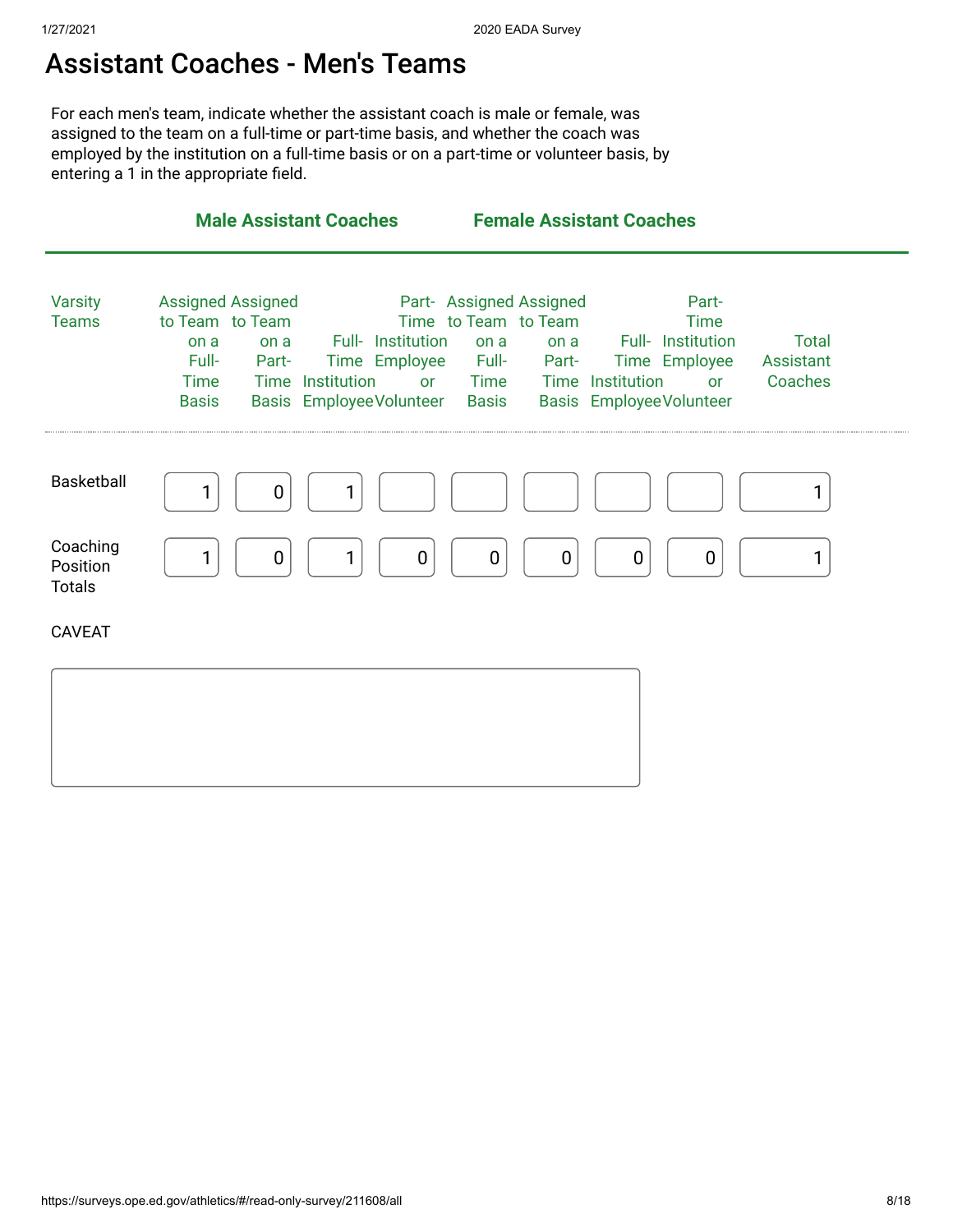### Assistant Coaches - Women's Teams

For each women's team, indicate whether the assistant coach is male or female, was assigned to the team on a full-time or part-time basis, and whether the coach was employed by the institution on a full-time basis or on a part-time or volunteer basis, by entering a 1 in the appropriate field.

|                                       | <b>Male Assistant Coaches</b>                                                                                                                               |                                                                                                                                                    | <b>Female Assistant Coaches</b>                                                                                                   |                                      |
|---------------------------------------|-------------------------------------------------------------------------------------------------------------------------------------------------------------|----------------------------------------------------------------------------------------------------------------------------------------------------|-----------------------------------------------------------------------------------------------------------------------------------|--------------------------------------|
| <b>Varsity</b><br><b>Teams</b>        | <b>Assigned Assigned</b><br>to Team to Team<br>on a<br>on a<br>Full-<br>Part-<br>Time Institution<br><b>Time</b><br>Basis EmployeeVolunteer<br><b>Basis</b> | Part- Assigned Assigned<br>Time to Team to Team<br>Full- Institution<br>on a<br>Time Employee<br>Full-<br><b>Time</b><br><b>or</b><br><b>Basis</b> | Part-<br><b>Time</b><br>Full- Institution<br>on a<br>Time Employee<br>Part-<br>Time Institution<br>or<br>Basis Employee Volunteer | <b>Total</b><br>Assistant<br>Coaches |
| <b>Basketball</b>                     |                                                                                                                                                             |                                                                                                                                                    |                                                                                                                                   | 1                                    |
| Volleyball                            |                                                                                                                                                             |                                                                                                                                                    |                                                                                                                                   | 0                                    |
| Coaching<br>Position<br><b>Totals</b> | $\mathbf 0$<br>0<br>$\mathbf 0$                                                                                                                             | $\boldsymbol{0}$<br>1                                                                                                                              | $\boldsymbol{0}$<br>1<br>0                                                                                                        | 1                                    |
| <b>CAVEAT</b>                         |                                                                                                                                                             |                                                                                                                                                    |                                                                                                                                   |                                      |
|                                       |                                                                                                                                                             |                                                                                                                                                    |                                                                                                                                   |                                      |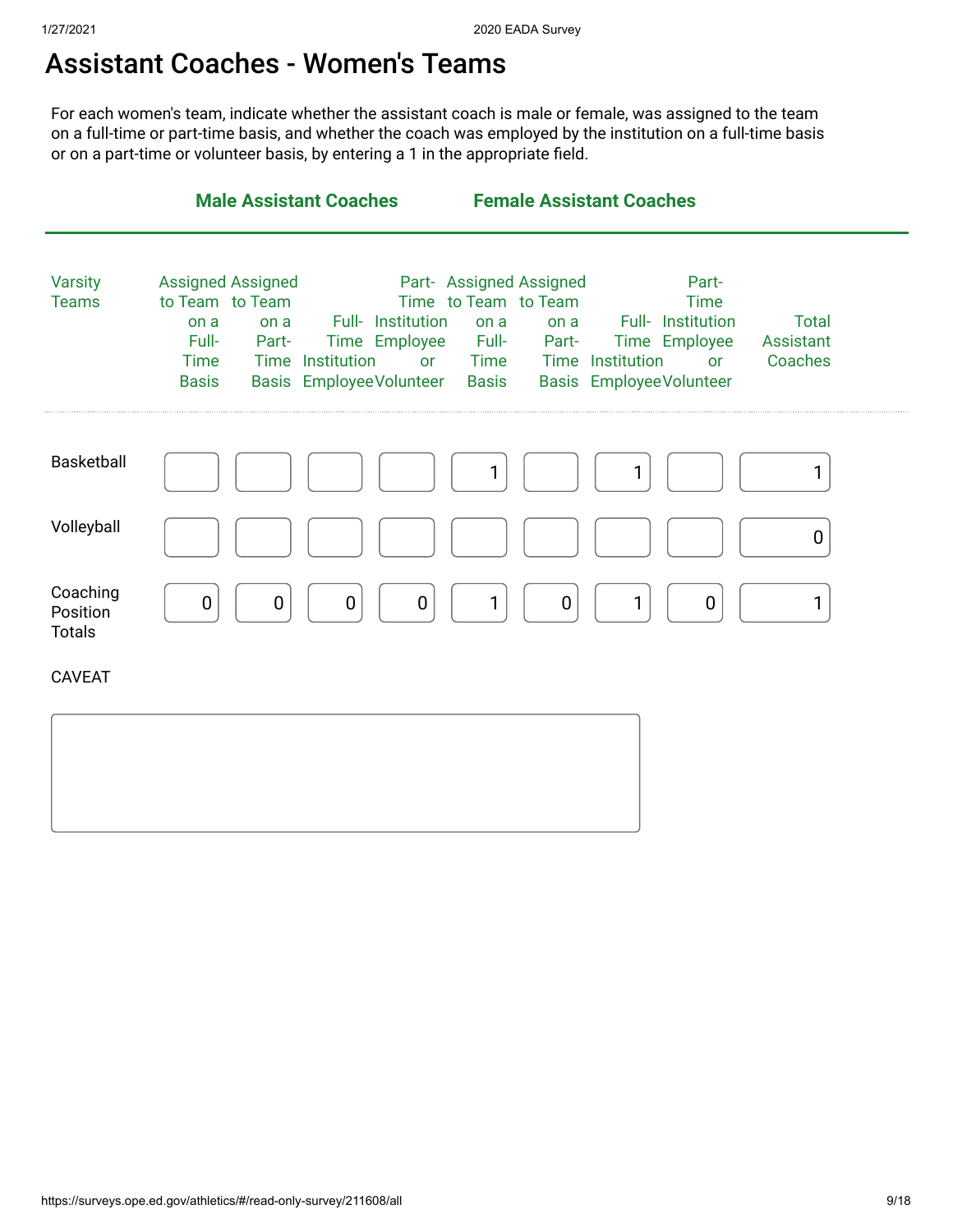# Assistant Coaches' Salaries - Men's and Women's Teams

Enter only salaries and bonuses that your institution pays assistant coaches as compensation for coaching. Do not include benefits on this screen. Do not include volunteer coaches in calculating the average salary and the Full-Time Equivalent (FTE) Total.

For help calculating the FTE total click on the Instructions link on this screen.

|                                                                                                                           | <b>Men's Teams</b> | <b>Women's</b><br><b>Teams</b> |
|---------------------------------------------------------------------------------------------------------------------------|--------------------|--------------------------------|
| Average Annual Institutional Salary per Assistant<br><b>Coaching Position</b><br>(for coaching duties only)               | 39,506             | 33,550                         |
| Number of Assistant Coaching Positions Used to<br><b>Calculate the Average</b>                                            |                    |                                |
| Number of Volunteer Assistant Coaching Positions<br>(Do not include these coaches in your salary or FTE<br>calculations.) | 0                  | 0                              |
| Average Annual Institutional Salary per Full-time<br>equivalent (FTE)                                                     | 39,506             | 33,550                         |
| Sum of Full-Time Equivalent (FTE) Positions Used to<br><b>Calculate the Average</b>                                       | 1.00               | 1.00                           |
|                                                                                                                           |                    |                                |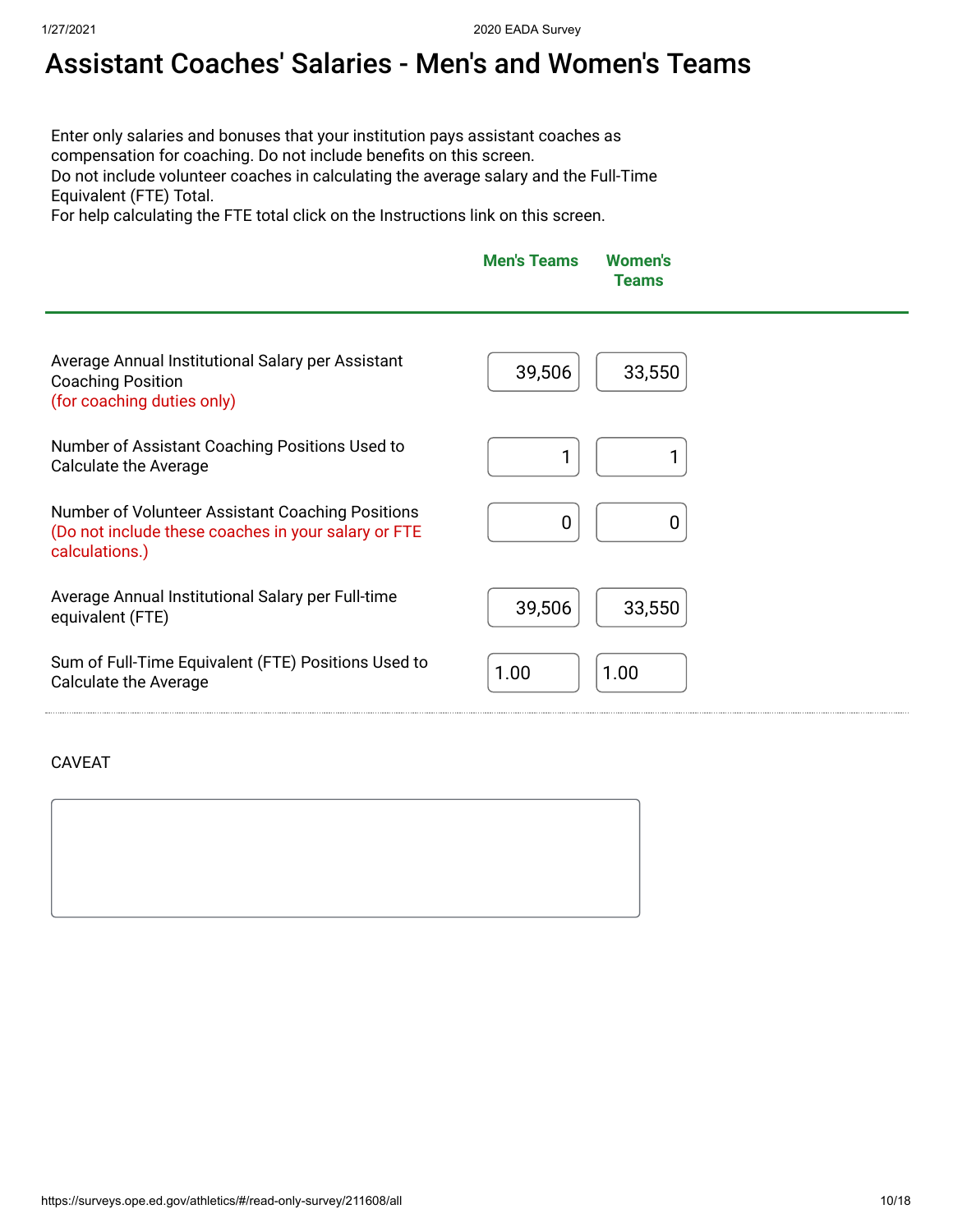# Athletically Related Student Aid - Men's and Women's Teams

Athletically related student aid is any scholarship, grant, or other form of financial assistance, offered by an institution, the terms of which require the recipient to participate in a program of intercollegiate athletics at the institution. Other student aid, of which a student-athlete simply happens to be the recipient, is not athletically related student aid. If you do not have any aid to report, enter a 0.



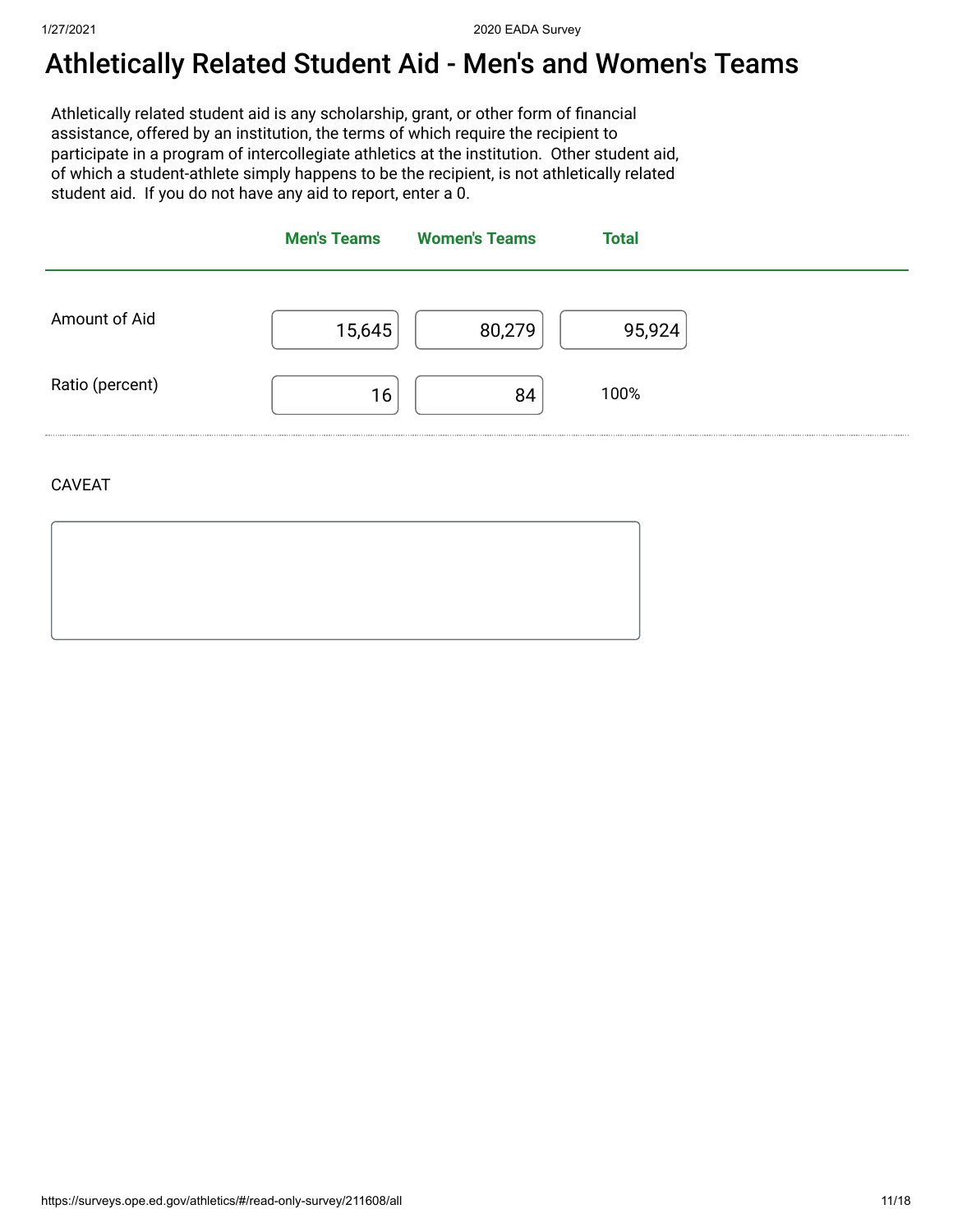# Recruiting Expenses - Men's and Women's Teams

Recruiting expenses are all expenses an institution incurs attributable to recruiting activities. This includes, but is not limited to, expenses for lodging, meals, telephone use, and transportation (including vehicles used for recruiting purposes) for both recruits and personnel engaged in recruiting, and other expenses for official and unofficial visits, and all other expenses related to recruiting. If you do not have any recruiting expenses to report, enter a 0.

|               | <b>Men's Teams</b> Women's Teams | <b>Total</b> |  |
|---------------|----------------------------------|--------------|--|
| Total         |                                  |              |  |
| <b>CAVEAT</b> |                                  |              |  |
|               |                                  |              |  |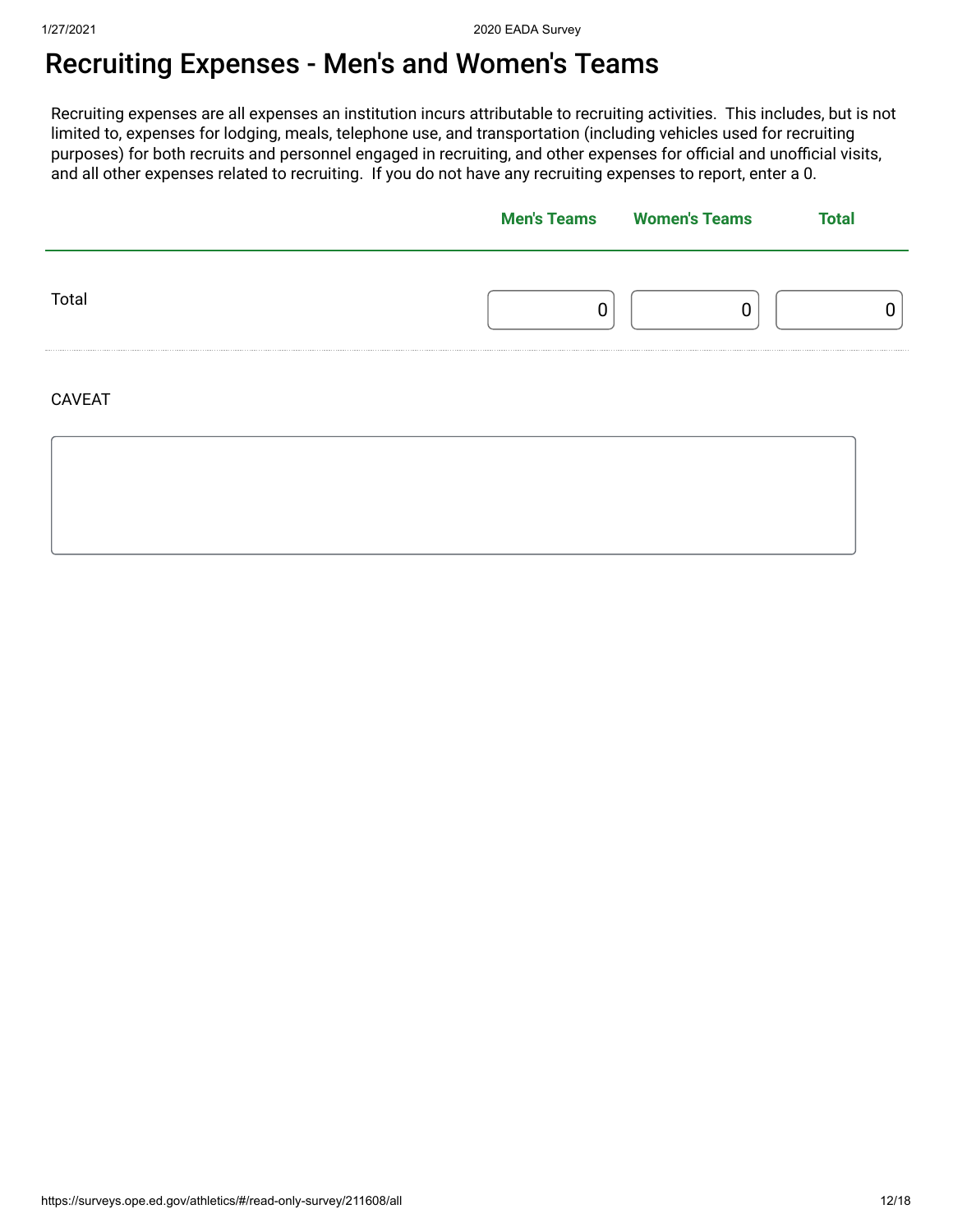# Operating (Game-Day) Expenses - Men's and Women's Teams by Team

Operating expenses are all expenses an institution incurs attributable to home, away, and neutral-site intercollegiate athletic contests (commonly known as "game-day expenses"), for (A) Lodging, meals, transportation, uniforms, and equipment for coaches, team members, support staff (including, but not limited to team managers and trainers), and others; and (B) Officials.

For a sport with a men's team and a women's team that have a combined budget, click [here](https://surveys.ope.ed.gov/athletics2k20/wwwroot/documents/inst_1.pdf) for special instructions. Report actual numbers, not budgeted or estimated numbers. Please do not round beyond the next dollar.



CAVEAT

#### **Note: This screen is for game-day expenses only.**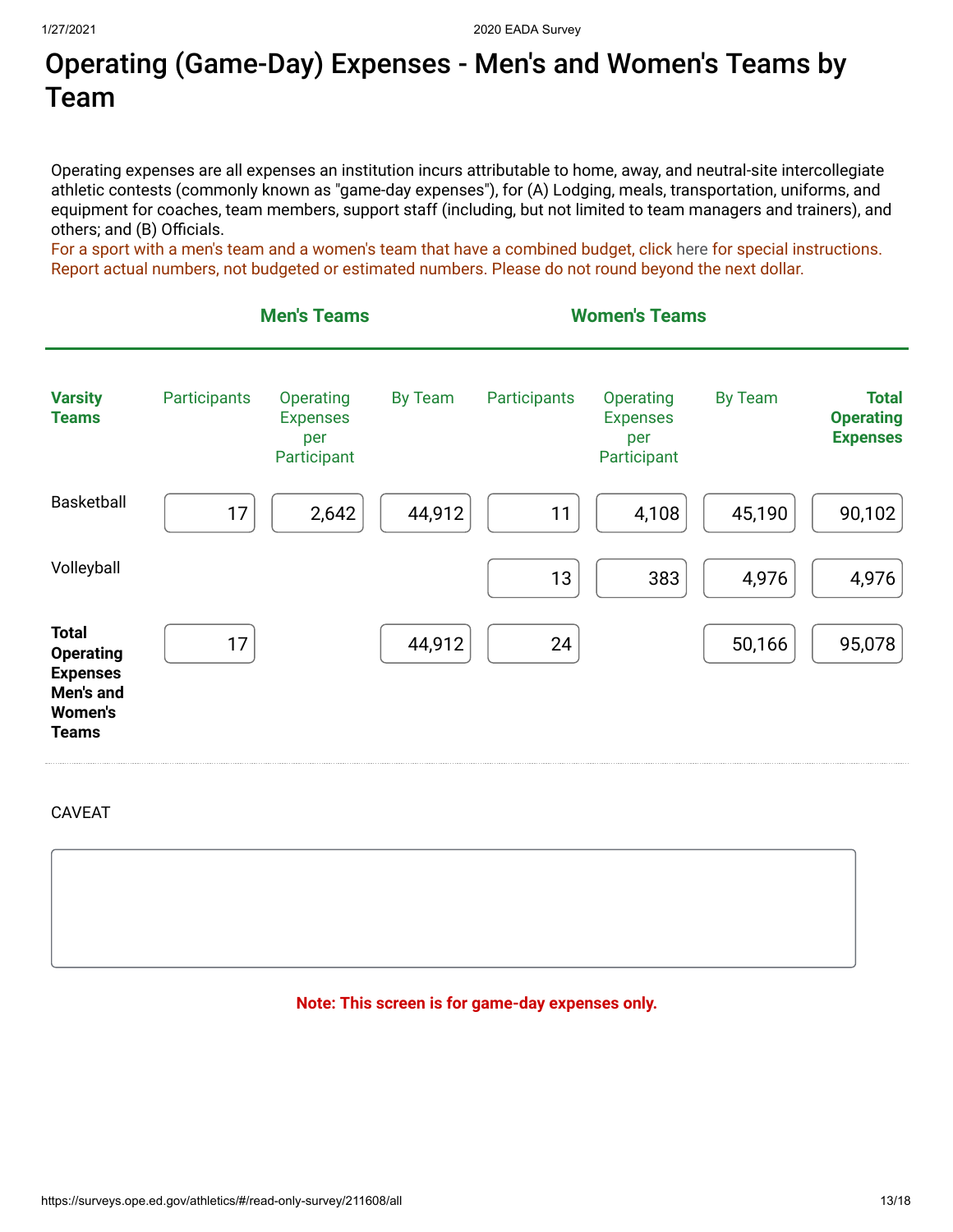### Total Expenses - Men's and Women's Teams

Enter all expenses attributable to intercollegiate athletic activities. This includes appearance guarantees and options, athletically related student aid, contract services, equipment, fundraising activities, operating expenses, promotional activities, recruiting expenses, salaries and benefits, supplies, travel, and any other expenses attributable to intercollegiate athletic activities.

Report actual numbers, not budgeted or estimated numbers. Please do not round beyond the next dollar.

| <b>Varsity Teams</b>                                                                         | <b>Men's Teams</b> | <b>Women's Teams</b> | <b>Total</b> |
|----------------------------------------------------------------------------------------------|--------------------|----------------------|--------------|
| <b>Basketball</b>                                                                            | 187,559            | 295,018              | 482,577      |
| Volleyball                                                                                   |                    | 79,317               | 79,317       |
| Total Expenses of all Sports, Except Football and<br>Basketball, Combined                    | 0                  | 79,317               | 79,317       |
| Total Expenses Men's and Women's Teams                                                       | 187,559            | 374,335              | 561,894      |
| Not Allocated by Gender/Sport (Expenses not attributable<br>to a particular sport or sports) |                    |                      | 264,702      |
| <b>Grand Total Expenses</b>                                                                  |                    |                      | 826,596      |

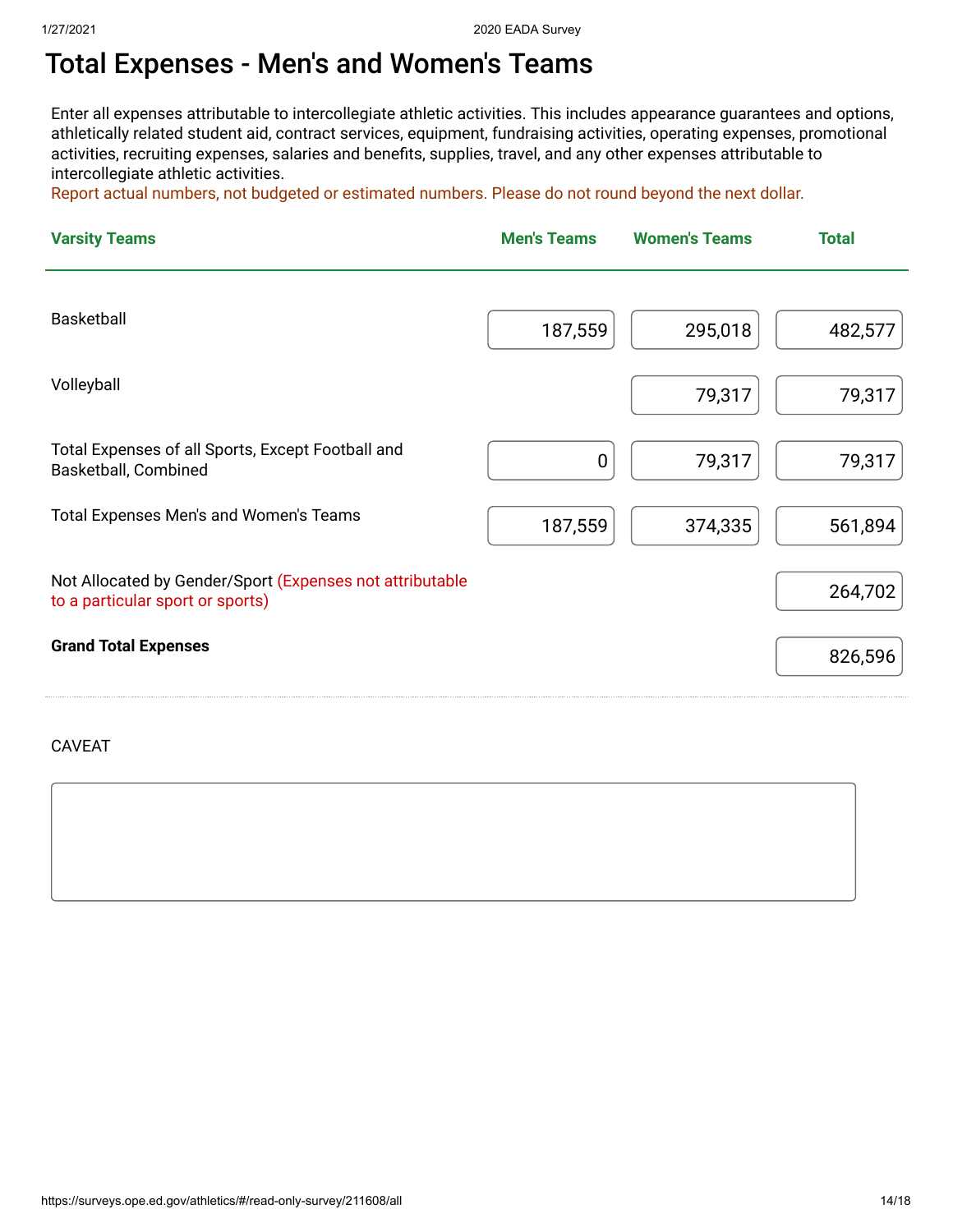### Total Revenues - Men's and Women's Teams

Your total revenues must cover your total expenses.

Enter all revenues attributable to intercollegiate athletic activities. This includes revenues from appearance guarantees and options, an athletic conference, tournament or bowl games, concessions, contributions from alumni and others, institutional support, program advertising and sales, radio and television, royalties, signage and other sponsorships, sport camps, state or other government support, student activity fees, ticket and luxury box sales, and any other revenues attributable to intercollegiate athletic activities.

Report actual numbers, not budgeted or estimated numbers. Please do not round beyond the next dollar.

| <b>Varsity Teams</b>                                                                         | <b>Men's Teams</b> | <b>Women's Teams</b> | <b>Total</b> |
|----------------------------------------------------------------------------------------------|--------------------|----------------------|--------------|
| <b>Basketball</b>                                                                            | 187,559            | 295,018              | 482,577      |
| Volleyball                                                                                   |                    | 79,317               | 79,317       |
| Total Revenues of all Sports, Except Football and<br>Basketball, Combined                    | $\mathbf 0$        | 79,317               | 79,317       |
| <b>Total Revenues Men's and Women's Teams</b>                                                | 187,559            | 374,335              | 561,894      |
| Not Allocated by Gender/Sport (Revenues not attributable<br>to a particular sport or sports) |                    |                      | 264,702      |
| Grand Total for all Teams (includes by team and not<br>allocated by gender/sport)            |                    |                      | 826,596      |

#### CAVEAT

Teams had no reported revenues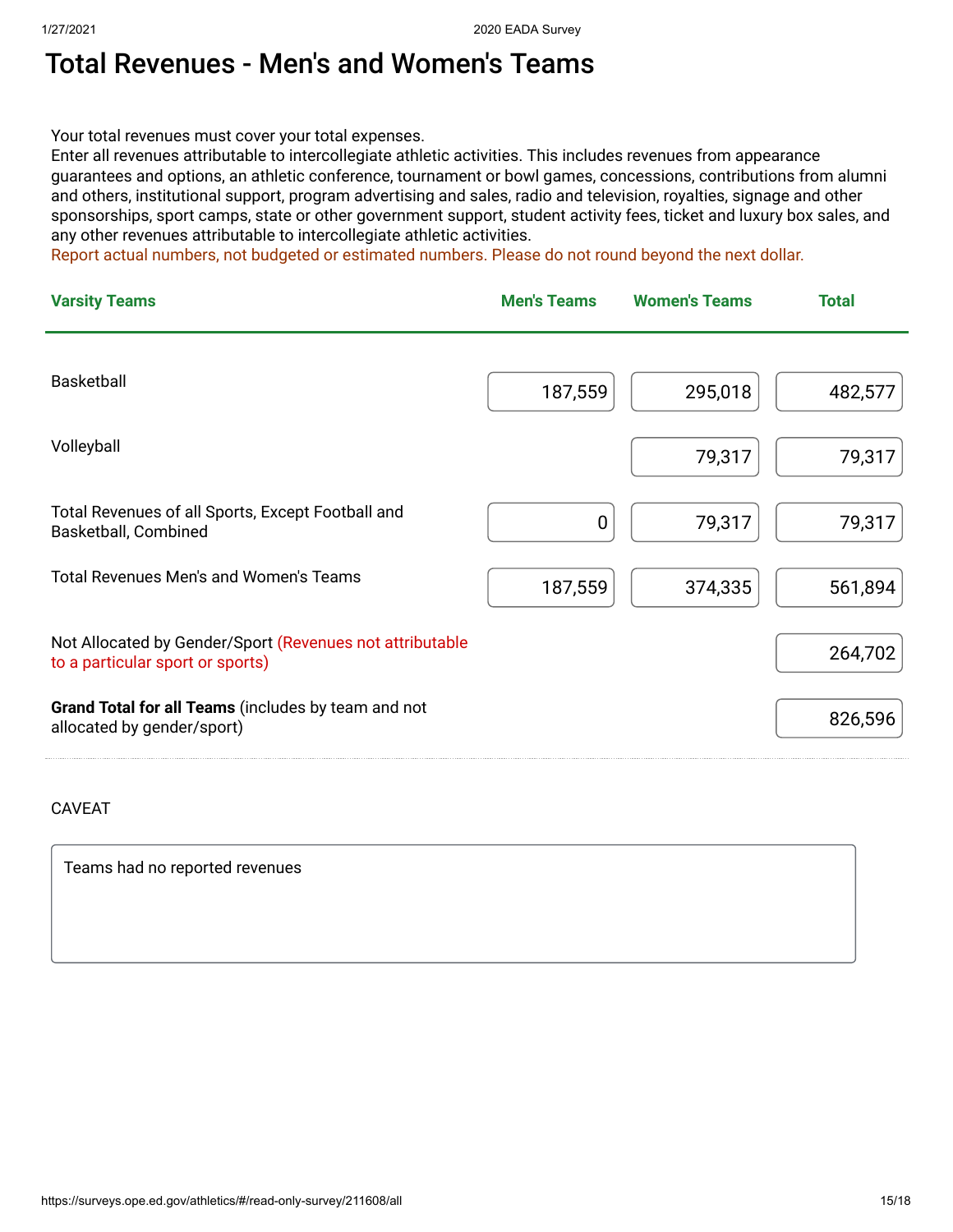### Summary - Men's and Women's Teams

### **Your Grand Total Revenues must be equal to or greater than your Grand Total Expenses or you will not be able to lock your survey.**

|                |                                                                            | <b>Men's Teams</b> | <b>Women's</b><br><b>Teams</b> | <b>Total</b> |  |
|----------------|----------------------------------------------------------------------------|--------------------|--------------------------------|--------------|--|
| 1              | <b>Total of Head Coaches' Salaries</b>                                     | 47,444             | 116,550                        | 163,994      |  |
| $\overline{2}$ | <b>Total of Assistant Coaches' Salaries</b>                                | 39,506             | 33,550                         | 73,056       |  |
| 3              | Total Salaries (Lines 1+2)                                                 | 86,950             | 150,100                        | 237,050      |  |
| 4              | <b>Athletically Related Student Aid</b>                                    | 15,645             | 80,279                         | 95,924       |  |
| 5              | <b>Recruiting Expenses</b>                                                 | $\pmb{0}$          | $\mathbf 0$                    | $\mathbf 0$  |  |
| 6              | Operating (Game-Day) Expenses                                              | 44,912             | 50,166                         | 95,078       |  |
| 7              | <b>Summary of Subset Expenses (Lines</b><br>$3+4+5+6$ )                    | 147,507            | 280,545                        | 428,052      |  |
| 8              | <b>Total Expenses for Teams</b>                                            | 187,559            | 374,335                        | 561,894      |  |
| 9              | <b>Total Expenses for Teams Minus Subset</b><br>Expenses (Line 8 - Line 7) | 40,052             | 93,790                         | 133,842      |  |
|                | 10 Not Allocated Expenses                                                  |                    |                                | 264,702      |  |
| 11             | Grand Total Expenses (Lines 8+10)                                          |                    |                                | 826,596      |  |
|                | 12 Total Revenues for Teams                                                | 187,559            | 374,335                        | 561,894      |  |
| 13             | <b>Not Allocated Revenues</b>                                              |                    |                                | 264,702      |  |
|                | 14 Grand Total Revenues (Lines 12+13)                                      |                    |                                | 826,596      |  |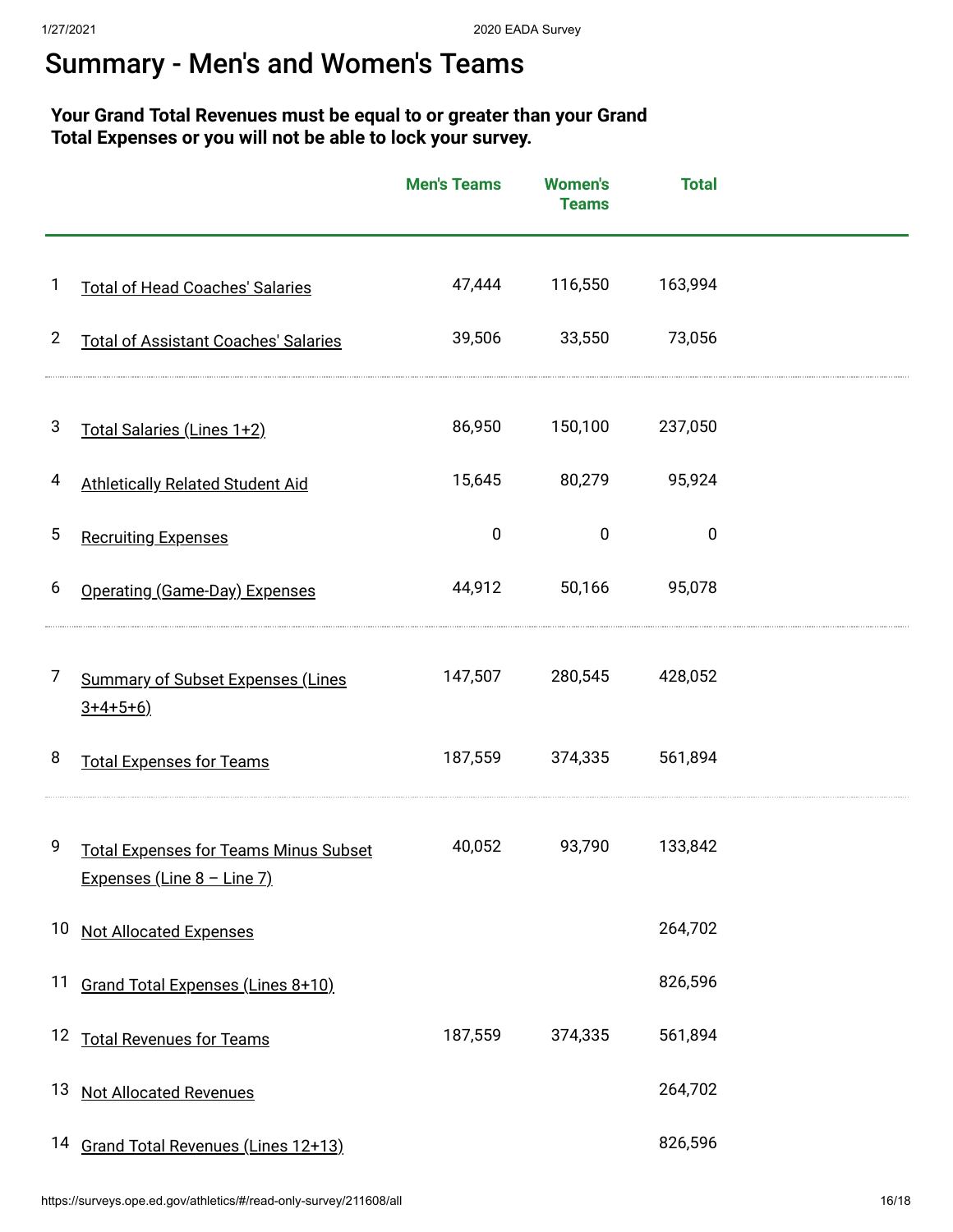| 1/27/2021                                                             | 2020 EADA Survey |  |
|-----------------------------------------------------------------------|------------------|--|
| <sup>15</sup> Total Revenues for Teams minus Total                    |                  |  |
| <b>Expenses for Teams (Line 12-Line 8)</b>                            |                  |  |
| 16 Grand Total Revenues Minus Grand Total Expenses (Line 14- Line 11) |                  |  |

To return to a data entry screen, click on the link in the <mark>Navigation Menu.</mark> To proceed to the Supplemental Information screen, click on the link in the Navigation Menu or click on the "Next" button on this screen.